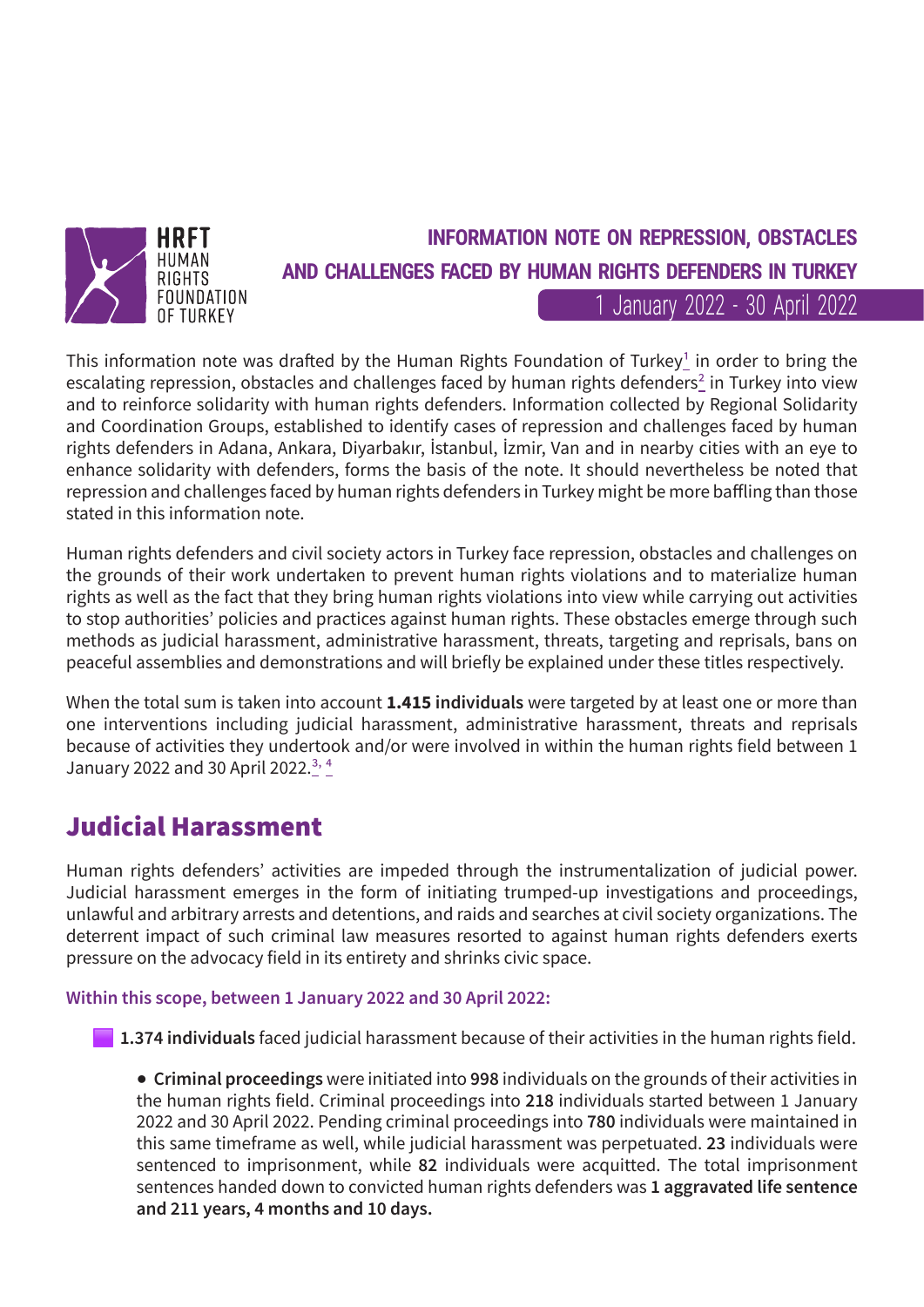**● Criminal investigations** were launched into **376** human rights defenders. While criminal investigations were launched into **367** individuals between 1 January 2022 and 30 April 2022, pending investigations into **9** were maintained during the same timeframe. Non-prosecution decisions were rendered for **4** individuals.

**● 321** individuals' right to liberty and security of person was violated on the grounds of their activities in the human rights field. **305** individuals were taken into **custody** within this context, while **16** others were **detained.**

It is seen that violating Law No. 2911 on Meetings and Demonstrations, resisting a public officer, inciting the public to hatred and enmity, praising an offence and offender, provoking commission of an offense, insulting the president are usually used as grounds in criminal procedures undertaken within the context of human rights advocacy activities. Further, it is also observed that various criminal offenses regulated under the counter-terrorism legislation are prevalently and broadly used against human rights defenders. Such pattern, within the scope of which human rights advocacy activities are evaluated within the definition of terrorism to eliminate their legitimacy in addition to top-level criminalization of human rights advocacy, is integrally seen in the collected data.

*At the final hearing of the [Gezi Park trial](https://en.tihv.org.tr/press-releases/joint-statement-by-ihd-tihv-on-the-gezi-park-trial-verdict/), which was reinitiated in 2021 following the quashing of the acquittal ruling by a first-degree appeals court, Osman Kavala was sentenced to life in prison without parole without any discretionary mitigation for attempting to overthrow the government, while Mücella Yapıcı, Çiğdem Mater, Hakan Altınay, Can Atalay, Mine Özerden, Yiğit Ali Ekmekçi and Tayfun Kahraman were sentenced to 18 years in prison for aiding to overthrow the government.*

*Criminal proceedings against 46 individuals -including the families of the disappeared, Human Rights Association's (İHD) executives and members who had been taken into custody facing police brutality [a](https://tihv.org.tr/basin-aciklamalari/insan-haklari-savunucularina-yonelik-yargisal-tacize-son-verin/)t the 700th vigil of the Saturday Mothers that has been arbitrarily banned- is [pending.](https://ihd.org.tr/en/ihd-hrft-joint-statement-stop-judicial-harassment-against-human-rights-defenders/)*

8 March women's marches, protests in favor of the Istanbul Convention, peaceful assemblies and demonstrations held against discrimination and violence against women and LGBTI+ were violently suppressed, rights defenders working to end gender-based violence and discrimination faced custody, criminal investigations and proceedings.

*In the early hours of 16 March 2022 police raided the homes of 24 women's rights defenders and activists in Diyarbakır and arbitrarily took them into custody. On 18 March 2022, 11 of them were detained. The police [questioned](https://www.omct.org/en/resources/statements/turkey-arbitrary-arrest-of-womens-rights-defenders-in-diyarbak%C4%B1r) the women about assemblies, protests, gatherings and press conferences held in Diyarbakır, including those on the occasion of 1 September 2021 World Peace Day, 25 November 2021 International Day for the Elimination of Violence against Women, 8 March 2022 International Women's Day and Turkey's withdrawal from the Istanbul Convention.*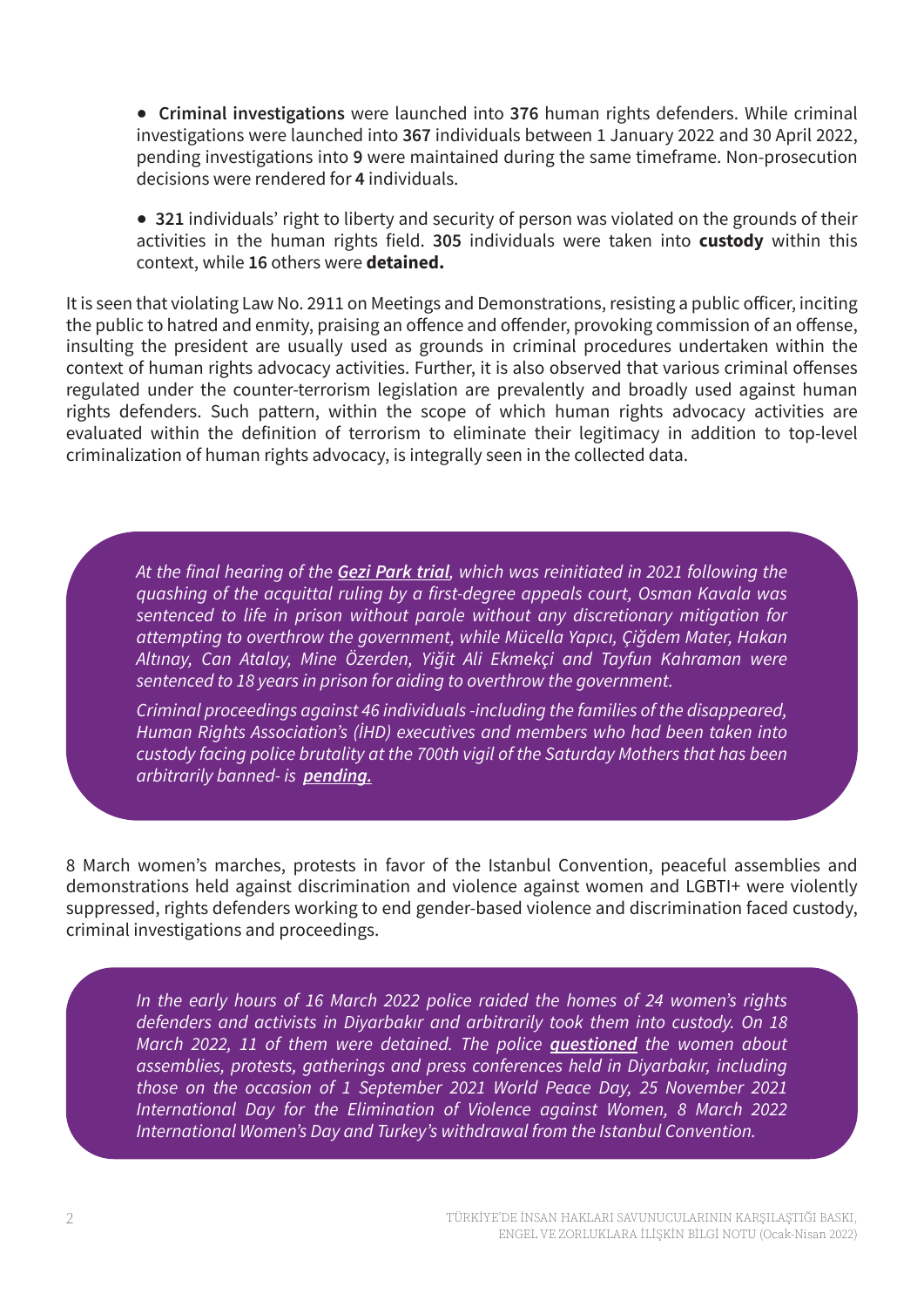During the timeframe covered by this information note, arrest and detention measures as well as criminal investigations and proceedings resorted to against human rights defenders, notably students, who staged protests demanding their rights to housing, to adequate standard of living compatible with human dignity, to education and academic autonomy, have become means of repression and silencing. "We cannot make ends meet," "We cannot afford housing," and Boğaziçi University protests were among the outstanding human rights advocacy protests in this sense.

Repression of civil society organizations working in the field of human rights has been maintained in this period as well; criminal investigations and prosecutions into the members and executives of these organizations as well as their legal personalities targeted curbing their advocacy activities.

*Three separate [lawsuits](https://tihv.org.tr/basin-aciklamalari/insan-haklari-savunuculugu-yargilanamaz/) were brought against lawyer Öztürk Türkdoğan, who has been serving as the chairperson of İHD for the last 15 years, on the [charges](https://ihd.org.tr/en/wp-content/uploads/2022/01/Info-Note_O-Turkdogan_Jan-2022.pdf) of "membership in an armed terrorist organization," "insult" and "degrading the Turkish nation, state of the Turkish Republic, and institutions and organs of the state." Türkdoğan was subsequently acquitted in the "membership in an armed terrorist organization" lawsuit.*

*A [lawsuit](https://tihv.org.tr/basin-aciklamalari/hak-savunuculari-uzerindeki-baski-ve-yargisal-tacizlere-son-verilsin/) was brought against Aytül Uçar, a medical secretary at HRFT's İzmir representative office, Erdoğan Akdoğdu, Emine Akbaba, İrem Çelikbaş, İsmail Temel and Mehmet Kasar for extending support to Boğaziçi University protests on the grounds of "resisting to prevent public duty, not complying with orders by the security forces for the dispersal of an unlawful demonstration and insulting a public officer."*

*Fırat Akdeniz, a member of the Enforced Disappearances and Political Murders by Unknown Assailants Commission at İHD's local Diyarbakır Branch and Eğitim-Sen, faced criminal proceedings on the grounds of membership in an illegal organization for his participation in peaceful assemblies against human rights violations and protests for freedom of association. Akdeniz was [sentenced](https://ihd.org.tr/en/ihd-hrft-joint-statement-stop-judicial-harassment-against-human-rights-defenders/) to 6 years and 3 months imprisonment.*

*A press conference in Van planned in memory of Dr. Rümeysa Berin Şen, a resident at Ankara City Hospital's OBGYN clinic who lost her life in a traffic accident right after her shift, was obstructed on the grounds of a blanket event ban in the city that has been in effect for more than 5.5 years now. Sevim Çiçek, a secretary at HRFT's Van representative office, and Dr. Hüseyin Yaviç, president of Van-Hakkâri Medical Chamber, were taken into [custody](https://tihv.org.tr/basin-aciklamalari/vanda-gozaltina-alinan-saglik-emekcileri-derhal-serbest-birakilsin/) for attempting to hold a press conference and their trial began in May 2022.*

Statements and protests by lawyers and bar associations in order to protect human rights have been maintained as grounds to initiate criminal proceedings while lawyers serving at the executive and steering boards of bar associations and those volunteering at lawyers' associations kept standing trial on the grounds of their human rights advocacy activities.

*The trial attempting to criminalize and repress rights advocacy is [pending](https://ihd.org.tr/en/ihd-hrft-joint-statement-stop-judicial-harassment-against-human-rights-defenders/) against 22 defendants with detained lawyers Selçuk Kozağaçlı, the chairperson of Progressive Lawyers' Association, and lawyer Barkın Timtik and lawyer Oya Aslan.*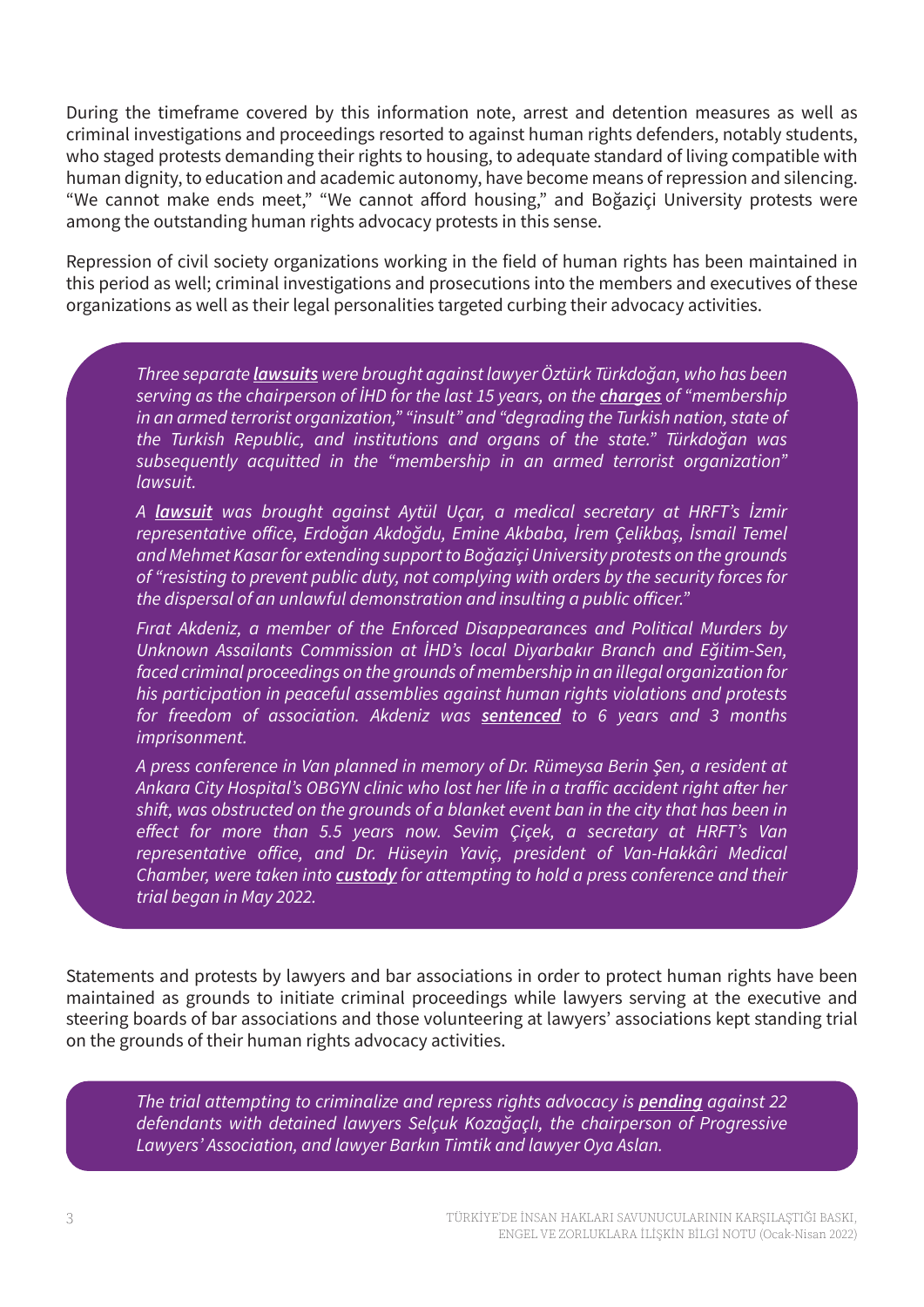### **Administrative Harassment**

Administrative harassment, which refers to the use of administrative audits, investigations and sanctions as means of repression and silencing against human rights defenders, is commonly adopted against public officers who are human rights defenders, against human rights defenders using public services, and against bodies with legal personalities working in the field of human rights in Turkey. In cases where administrative audit is ipso facto utilized as a punitive tool, administrative investigations and sanctions directly aim at stonewalling human rights advocacy.

#### **Within this scope, between 1 January 2022 and 30 April 2022:**

A total of **18** individuals faced administrative harassment due to their activities in the human rights field.

**● 3** identified administrative harassment cases are about dissolution of association lawsuits based on human rights activities. Pending prosecution and the fact that associations cannot keep on working in practice provide for the perpetuation of administrative harassment.

*Tarlabaşı Community Center (TTM), which has been working in children's rights field for fifteen years, is going through a process that started with smear campaigns in the media with news pieces incorporating hate speech and targeting followed by administrative harassment. The center faces two separate dissolution cases on the grounds of "undertaking unlawful and immoral activities" requesting for declaration of the non-existence of the association as well.*

*We Will Stop Femicide Platform Association, which has been working to stop femicide and violence against women, also faces a dissolution case with charges of "undertaking unlawful and immoral activities." The association said in a statement that the charges against the organization were made up of allegations that it "destroyed the family structure by disregarding the concept of family under the disguise of defending women's rights" as well as written appeals that were "not based on any material fact."*

**● 4** identified cases of administrative harassment are about human rights defenders with refugee statuses who were handed down deportation decisions based on their human rights activities.

### **Threats, Physical Violence, Targeting and Reprisals**

Human rights defenders constantly face threats and insults by public officials on the grounds of their advocacy activities while they are targeted and subjected to physical violence and reprisals because of their advocacy. These acts emerge in the form of physical surveillance, subjection to physical violence by the law enforcement, constant subjection to identity and background checks, deprivation of liberty, enforced informant-making attempts or being targeted by public authorities.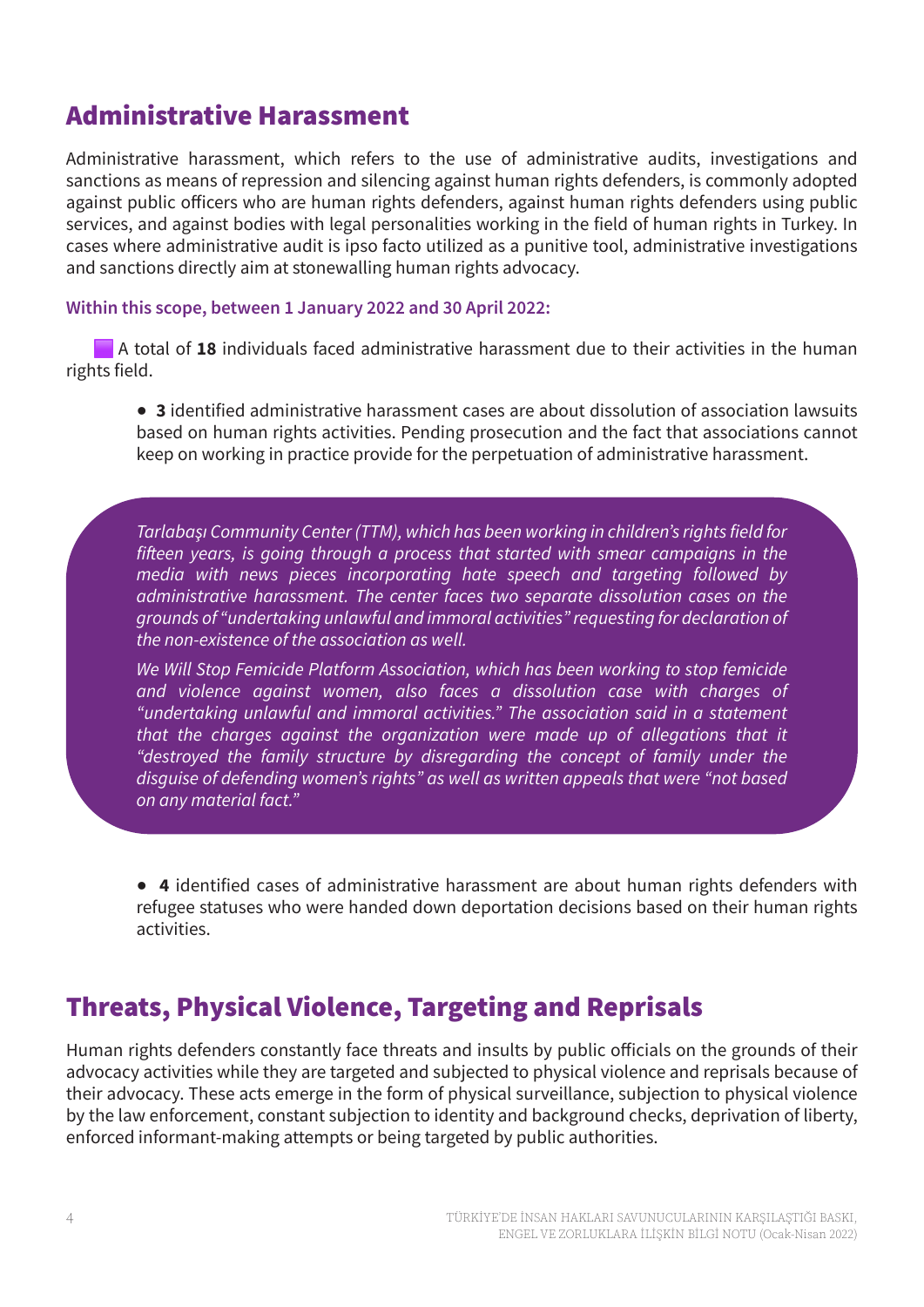### **Within this scope, between 1 January 2022 and 30 April 2022:**

**23** individuals were subjected to threats, physical violence, targeting and reprisals because of their human rights advocacy.

*The General Directorate of Security's Anti-Terrorism Department announced in its official social media account that it filed a criminal complaint against Prof. Dr. Şebnem Korur Fincancı, the chairperson of Turkish Medical Association's (TMA) Central Council and executive board member of the HRFT. The law enforcement's announcement that it filed a criminal complaint based on terrorism charges over the social media right after TMA's peaceful protests and activities on 14-15 March 2022 that also garnered great interest and support from the public is nothing but a blatant [targeting](https://ihd.org.tr/en/hrft-ihd-joint-statement-tma-and-sebnem-korur-fincanci-are-not-alone/) of Prof. Dr. Şebnem Korur Fincancı and the TMA in her person.*

## **Banned, Intervened or Obstructed Peaceful Assemblies and Demonstrations**

Repression, threats and coercion faced by human rights defenders mostly occur during or in relation to assemblies and demonstrations. Ban orders rendered by local authorities (governors and district governors) on assemblies and demonstrations as well as interventions by the law enforcement must be regarded as direct obstacles erected before human rights defenders because freedoms of expression and association along with freedom of assembly, which are the foundations of a democratic society, are the primary means and methods of human rights advocacy. The fact that peaceful assemblies and demonstrations have become impossible to stage due to bans and interventions has therefore rendered the expression of human rights as social demands impossible as well.

#### **Within this scope, between 1 January 2022 and 30 April 2022:**

**74** peaceful assemblies and demonstrations pertaining to the protection of human rights defenders could not be held due to ban orders delivered by public authorities or through interventions and obstructions by the law enforcement.<sup>5</sup>

These events have a diverse set of objectives which include but are not limited to assemblies, demonstrations, press conferences on current or past socially important incidents; peaceful assemblies and demonstrations held on the occasion of annual human rights days like 8 March International Women's Day; press conferences, assemblies and demonstrations organized in the fields of the right to life, torture, impunity, prisoners' rights, economic and social rights. Obstacles raised before these protests and events include physical intervention and obstruction by the law enforcement on the grounds that they were "unauthorized" as well as bans on protests and events handed down by local authorities.

Interventions by the law enforcement into peaceful assemblies and demonstrations resorting to physical violence amount to human rights defenders' subjection to torture and other forms of illtreatment and violate individuals' physical and psychological integrity as well as their right to liberty and security of person. Such intervention into assemblies and events result in the prevention of